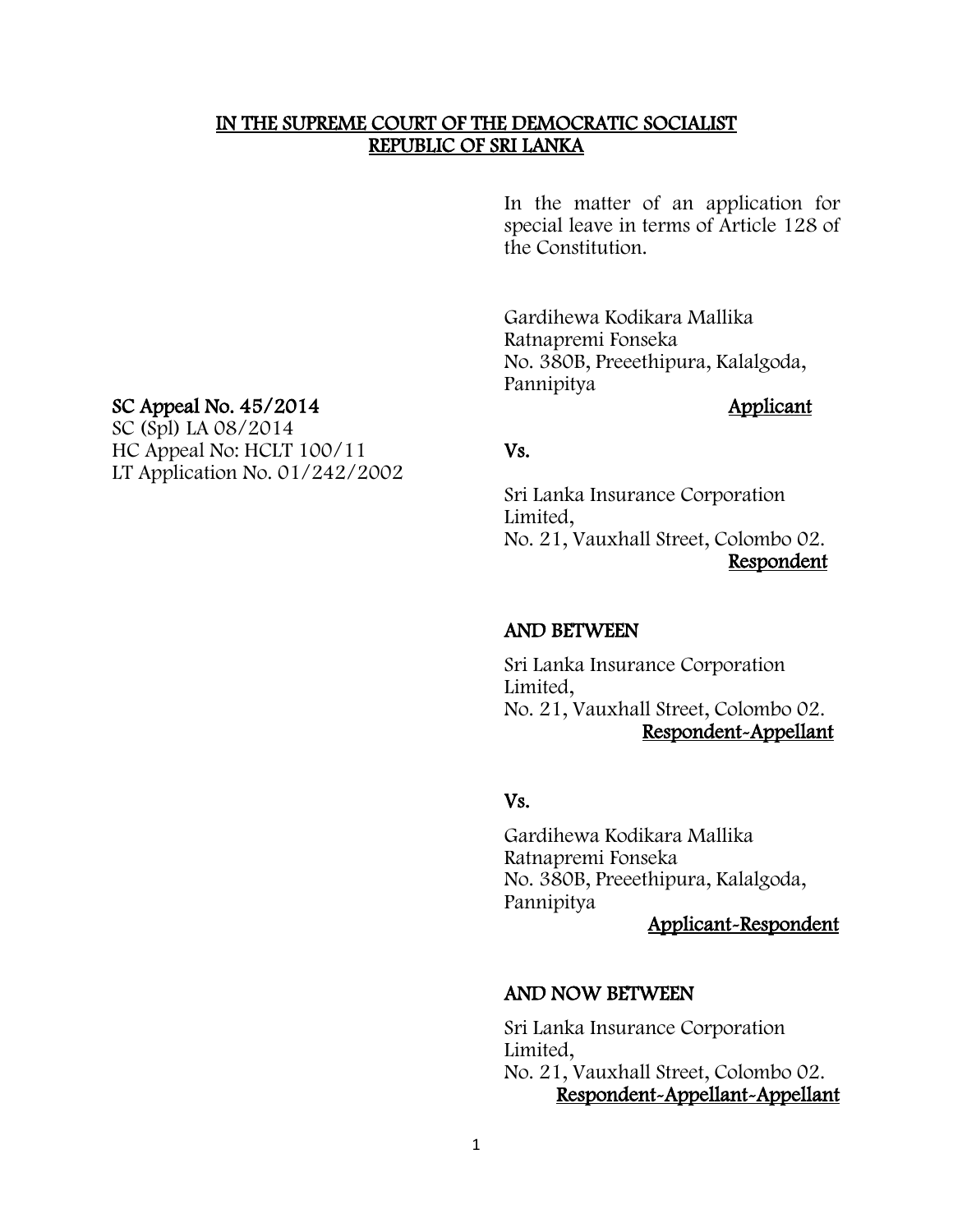Vs.

Gardihewa Kodikara Mallika Ratnapremi Fonseka No. 380B, Preeethipura, Kalalgoda, Pannipitya Applicant-Respondent-Respondent

| <b>Before:</b> | Buwaneka Aluwihare PC, J.<br>P. Padman Surasena J.<br>E. A. G. R. Amarasekera J.                   |
|----------------|----------------------------------------------------------------------------------------------------|
| Counsel:       | Sagara Kariyawasam instructed by Ms. Manjula Jayatilaka for<br>the Respondent-Appellant-Appellant. |
|                | J. C. Weliamuna PC with Pulasthi Hewamanna for the<br>Applicant-Respondent-Respondent.             |
| Argued on:     | 17.07.2019                                                                                         |
| Delivered on:  | 03.11.2021                                                                                         |

# Judgement

# Aluwihare PC J.

The Applicant-Respondent-Respondent (hereinafter referred to as the 'Applicant') sought an order for reinstatement or compensation in lieu, from the Labour Tribunal, on the basis that her employment was unjustly terminated by the Respondent-Appellant-Appellant (hereinafter the 'Appellant Corporation').

At the conclusion of the inquiry before the Labour Tribunal, the Learned President of the Labour Tribunal had come to a finding that the termination of the Applicant's services by the Appellant-Corporation was in fact unjust. The Learned President,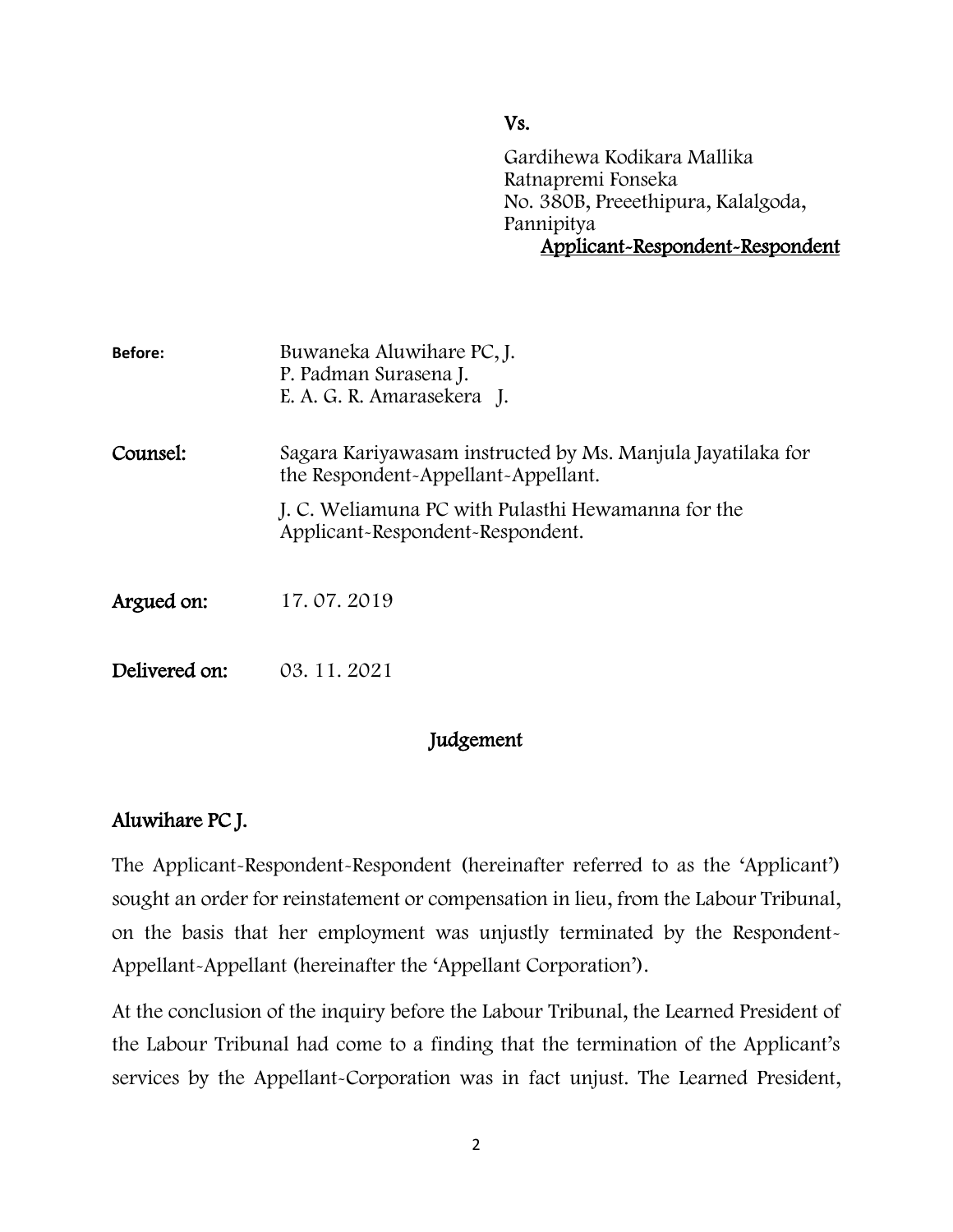however, instead of ordering reinstatement, ordered the Appellant Corporation to pay the Applicant a sum of Rs. 854,460 /- as compensation. The question of reinstatement did not arise as the Applicant had passed her retirement age when the award of the Labour Tribunal was pronounced.

The Learned Judge of the High Court, sitting in appeal, affirmed the order made by the Labour Tribunal and dismissed the appeal of the Appellant Corporation.

This court granted Special Leave to appeal on the questions of law referred to in subparagraphs (i), (ii) and (iii) of paragraph 12 of the petition of the Appellant which are as follows;

- (i) Has the Honourable Judge of the High Court of the Western Province erred in law in not considering the entirety of the evidence against the Respondent [the Applicant]
- (ii) Has the Honourable Judge of the Provincial High Court of the Western Province erred in law in holding that the Respondent [Applicant] cannot be found guilty of charge 04 since the Respondent has been exonerated from the charge number 03 at the domestic inquiry.
- (iii) Has the Honourable Judge of the Provincial High Court of the Western Province erred in law in failing to consider the applicability of the judgement of **Ceylon Oil** Workers' Union v. Ceylon Petroleum Corporation (1978-79) 2 SLR 72 to the present case.

It is to be noted that the questions of law referred to in (i) and (ii) above, relate to the court misdirecting itself on the factual findings. As such, it would be incumbent on this court to consider the facts of this case in considering the said questions of law.

## The Factual Matrix

The Applicant was holding the position of Manager, Education and Social Security Department of the Appellant Corporation at the time her services were terminated.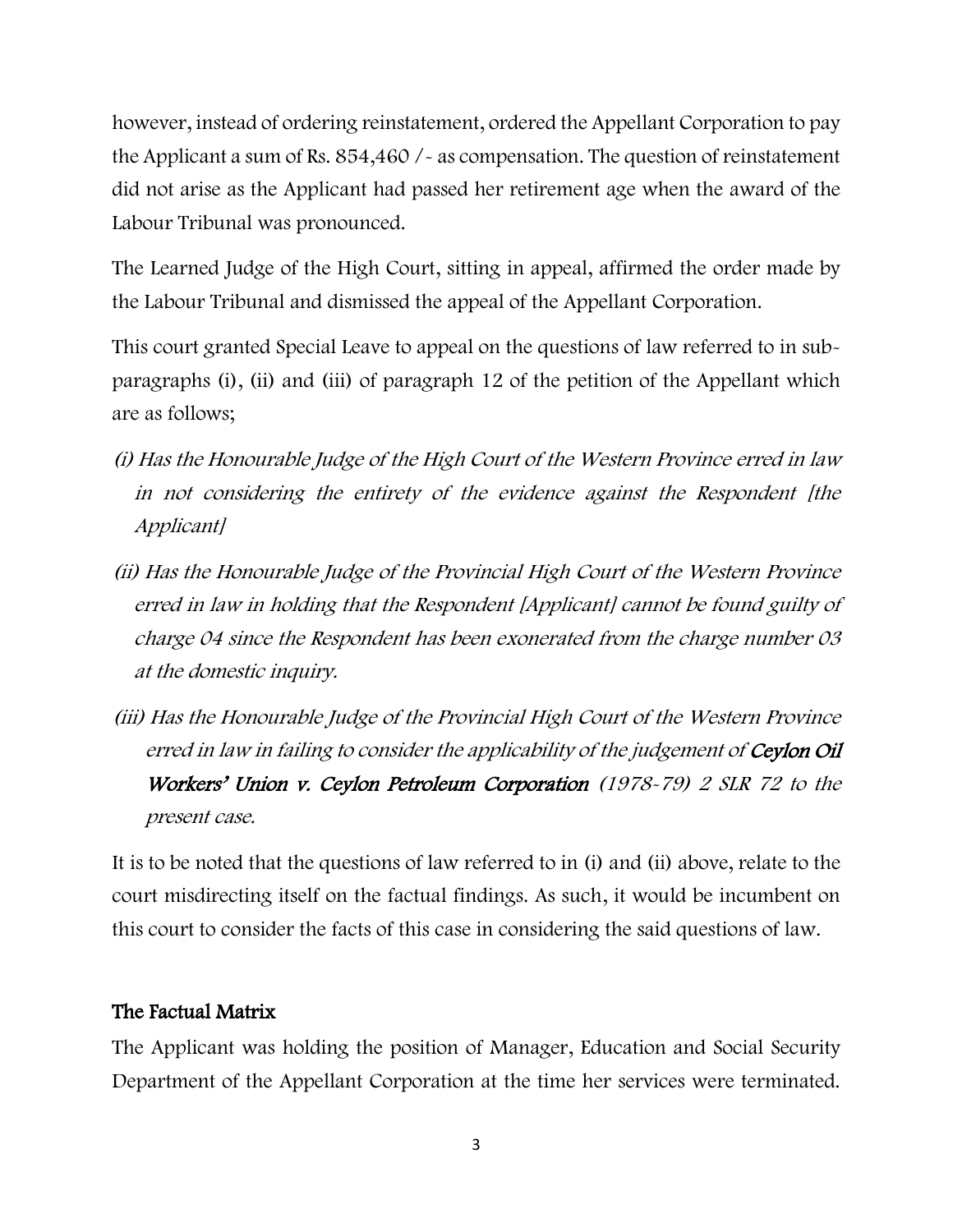Under the said department, in collaboration with National Gem and Jewellery Authority [hereinafter the NG & JA] an insurance scheme had been launched for gem miners. In the course of the inquiry conducted by the Appellant Corporation, it had come to light that several insurance premiums paid by the NG & JA in favour of the Appellant Corporation, had not got credited. The inquiries revealed that whilst certain insurance premiums that ought to have got credited to the Appellant Corporation and some other payments made upon insurance claims by the Appellant Corporation, to several insured, had got credited to the bank account of one Jayasena Udagedara, another employee of the Appellant Corporation. It had also transpired in the course of the investigation into the alleged fraud that cheques of the Appellant Corporation had been drawn without the 'account payee' crossing. In certain other instances, the 'account payee' crossing on certain cheques had been cancelled. It is alleged that this cancellation of the 'crossings' was done, in order to facilitate the crediting of those cheques to the account of said Jayasena Udagedara.

The position taken up by the Appellant Corporation was, that the removal of the crossings on certain cheques had been done at the request of the Applicant. The Appellant Corporation relied heavily on the evidence of witness Nimal Wijesooriya to substantiate these allegations. Thus, to determine the issues raised in this appeal, it is imperative that this court considers the testimony of the said witness.

It must be stated at the outset, that the Learned President of the Labour Tribunal had not been satisfied with the evidence led on behalf of the Appellant; and the Learned President had come to a finding that the charges 1, 4, 6, 7 and 8 on which the Applicant was found guilty at the domestic inquiry, had not been established by the Appellant on a balance of probability. Furthermore, from the tenor of the award, it appears that the Learned President of the Labour Tribunal had accepted the explanation offered by the Applicant with regard to the said charges.

It is well-settled law that findings of fact by a Labour Tribunal should not be disturbed lightly, unless the court is convinced that the Labour Tribunal had misdirected itself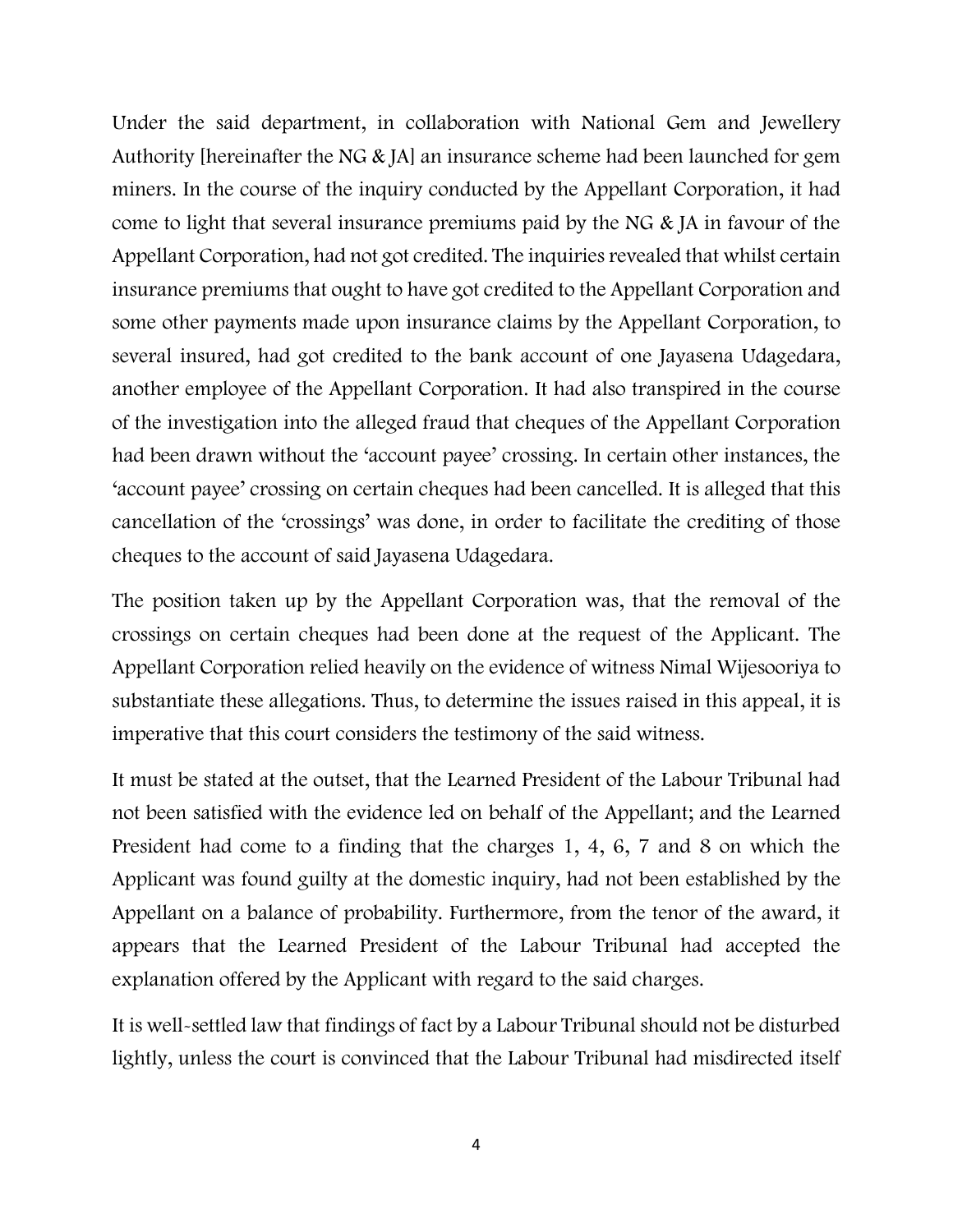on material matters which had resulted in substantial prejudice, in this case, to the employer.

The termination of the Applicant's employment was based on the fact that several of the charges preferred against her at the domestic inquiry had been proved and consequently she had been s found guilty. The Learned Labour Tribunal President, however, opined that her guilt had not been satisfactorily established.

As the first two questions of law [(i) and (ii) referred to above] are based on the alleged misdirection on the part of the President of the Labour Tribunal, it would be necessary to consider the evidence led at the inquiry before the Labour Tribunal to resolve the issues.

The case of the Appellant Corporation, pivots on the evidence of the accountant-Internal Audit Division, Nimal Wijesooriya.

I shall now consider the evidence of Nimal Wijesooriya, with a view to ascertaining as to whether the assertion of the Appellant-Corporation can be justified. Witness Wijesooriya at the commencement of his cross-examination had summed up the alleged fraud committed by the Applicant as follows;

"Facilitating a sum of Rs. 175,000/- to be credited to the personal account of Jayasena Udagedara and facilitating the cheques collected as premium to the value of Rs. 279,056.25/- to be credited to the account of Jayasena Udagedara, and attempting to commit a fraud thereafter; however, the fraud could not be accomplished." [page 264 of the Labour Tribunal brief]

The statement of the witness in verbatim is reproduced below.

 $46$ ු 1 75,600/- ක මුදලක් ජයසේන උඩගෙදර නමැති අයගේ පුද්ගලික **ගිණුමට බැර** කිරීමට ඉඩකඩ සැලැස්වීම. ඒ අතරට වාරික මුදල් වශයෙන් ලැබුණු රු. 2 79,056.25 ක මුදලක් අදාළ චෙක් පත ජයසේන උඩගෙදර යන අයට යන්න සලස්වා ඔහුගෙන් පසුව වංචා කිරීමට උත්සාහ කිරිම **නමුත් වංචා කිරීමට ලැබුණේ නැහැ.**"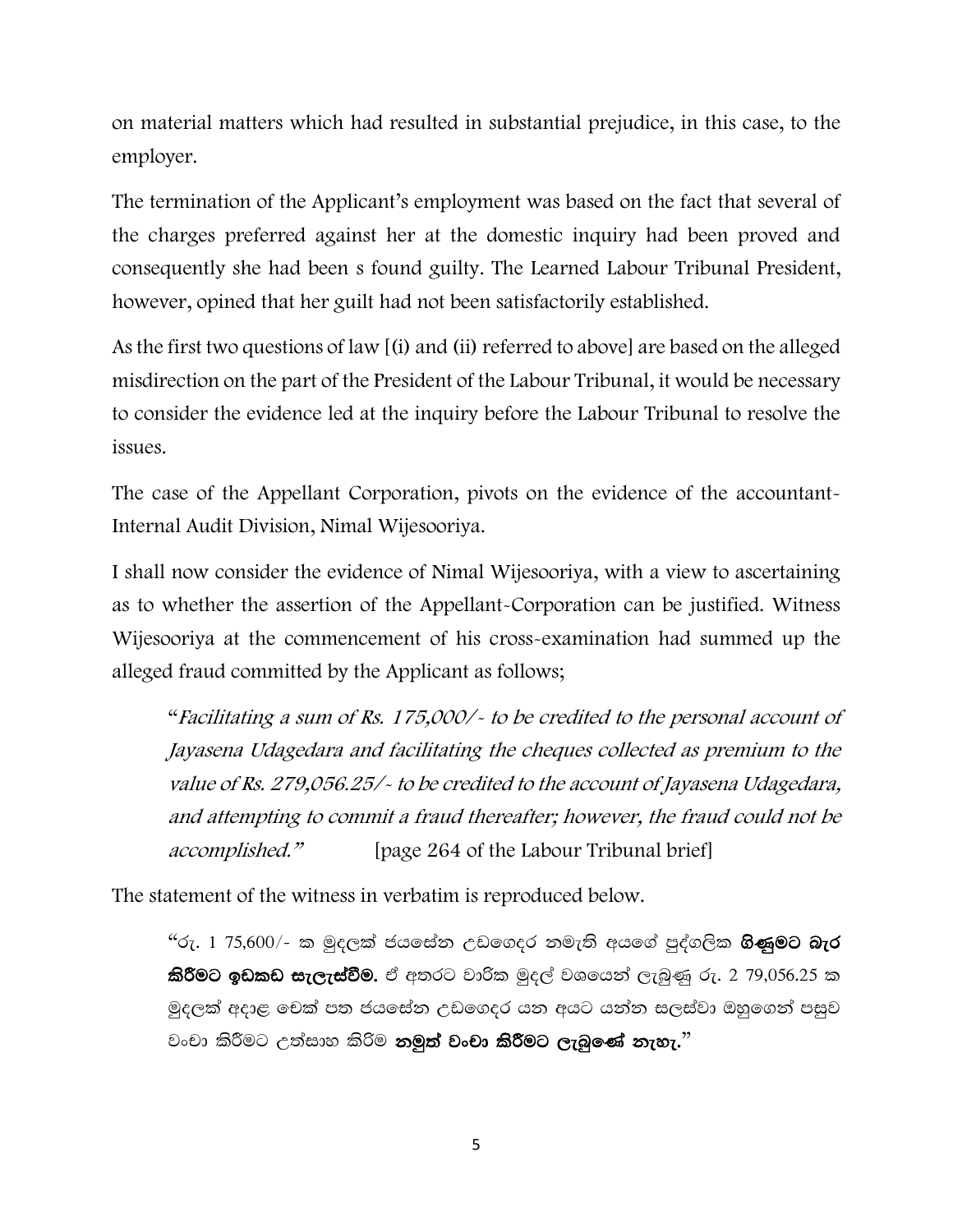At the conclusion of his investigation, what the witness appears to be saying, is, that the Applicant could not commit a fraud, but made an attempt to do so by facilitating the depositing of several cheques to Jayasena Udagedara's account.

The witness insinuates that, there had been some degree of complicity on the part of the Applicant in the fraud committed by Udagedara.

Both to ascertain as to whether there was any nexus between Udagedara and the Applicant and, whether there had had any complicity on the part of the applicant, in the fraudulent acts alleged to have been committed by Udagedara as well, it is necessary to consider the material elicited, in the course of the investigation conducted by witness Wijesooriya.

According to the evidence, the alleged fraud had come to light after the Applicant was transferred out from the Social Insurance department on 1st December 1998. No sooner the management had come to know of the incident, Jayasena Udagedara had stopped reporting for work, and he had vanished without trace. According to the evidence, even the police investigation could not trace him and he had been treated as having vacated his post.

The sum total of Wijesooriya's evidence is that; insurance premiums collected by NG & JA from gem miners who had opted to obtain insurance cover, which in turn had been handed over to Udagedara, along with some insurance payments made to purported claimants, had been credited to Udagedara's personal account.

The complicity on the part of the Applicant, as alleged by the Appellant Corporation, was that, it was she who caused the crossings on the cheques to be cancelled and thereby enabled Udagedara to have the cheques credited to his account, which, would not have been possible otherwise.

The central issue is whether it had been established through evidence, that both the Applicant and Udagedara connived to commit the alleged fraudulent transactions.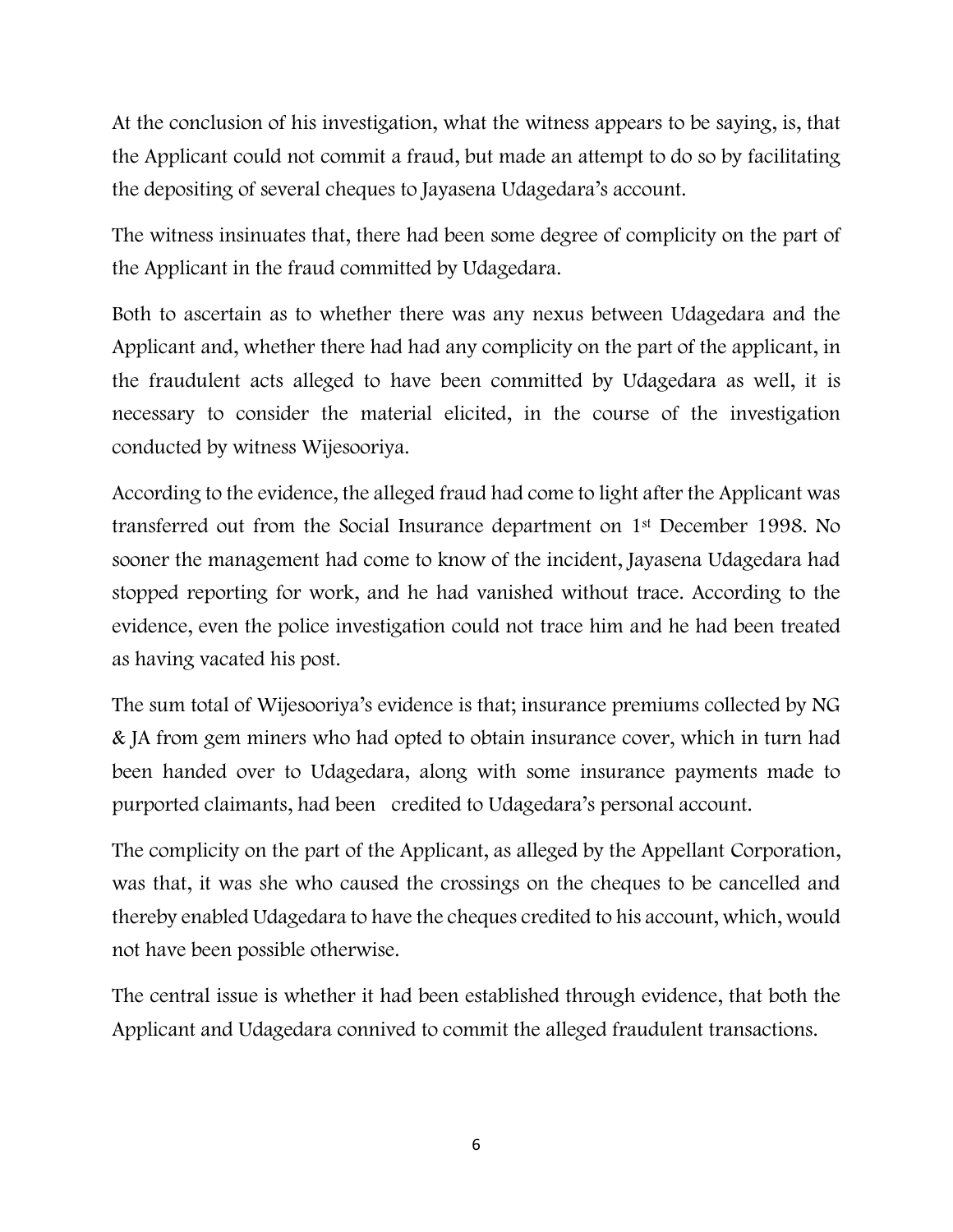As far as Udagedara is concerned, there is no doubt of his involvement as the evidence amply demonstrates that it was he who handled the cheques and which had been credited to his bank account.

Udagedara's involvement can also be inferred by his conduct, in that he suddenly vacated his post without any notice with the Appellant Corporation and thereafter could not be traced. As opposed to that, there is no evidence whatsoever to say that the Applicant benefitted in any way from the fraudulent transactions. This may have been the reason why witness Wijesooriya stated that she "attempted to commit a fraud, but it could not be accomplished." Thereby the investigating officer himself had admitted under oath that the Applicant had not committed any fraud. What remains to be decided is whether there was an attempt on her part to commit the alleged acts or whether there had been some complicity on her part in those transactions.

This issue cannot be resolved by considering the evidence, that the Applicant had the crossing on the cheques cancelled, in isolation. It must necessarily be considered with other relevant factors as well, in order to appreciate the larger picture relating to the impugned transaction.

In this regard, the Applicant's testimony is significant. According to her, she was entrusted with a fair share of responsibilities as Manager of the, Education and Social Security Department. The insurance scheme for gem miners had been newly introduced and she had been directed by the then Chairman Jagath Wickramasinghe to proceed to the NG & JA with Udagedara to finalize matters relating to this newly launched insurance scheme. According to her Udagedara was a *confidant* of the chairman and was tasked to run errands for him. The Applicant, explaining the procedure with regard to payments, had stated that the preparation of payment vouchers was handled by several subject clerks and checked by an executive officer [Sandamali Navaratne] who in turn had to forward the vouchers to Padma Perera [ for approval [Witness Wijesooriya has confirmed this procedure under cross examination at page 326 of the LT brief]. It was the position of the Applicant that;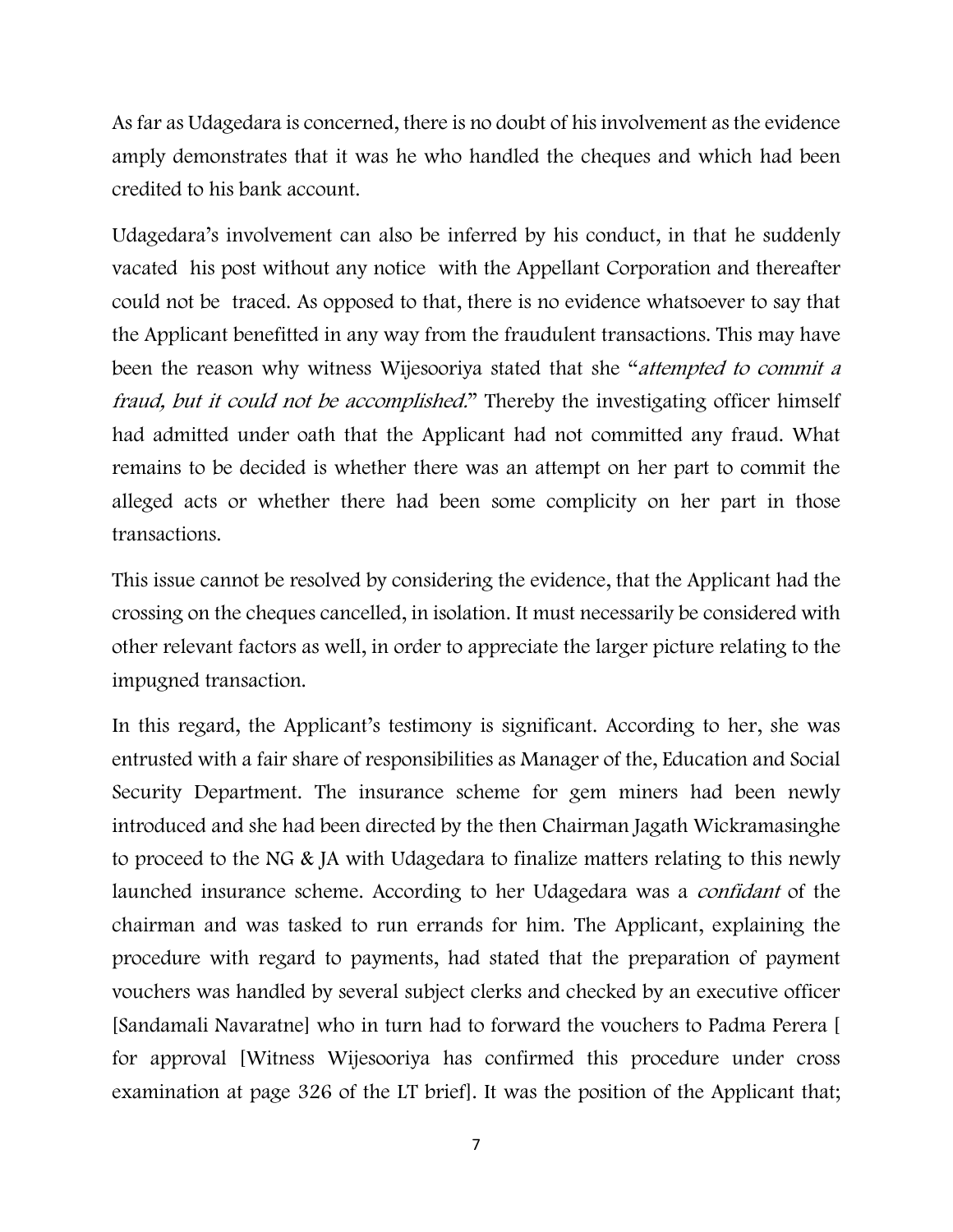these approved claims are sent to her only in instances where the claimants request for cancellation of the crossings on the cheques, because they did not have bank accounts to credit the payments[cheques]. She had also stated that her interactions, as far as her work was concerned, was with the subordinate staff under her and not with Udagedara. She had added that Udagedara was the choice of the Chairman Jagath Wickramasinghe to coordinate matters with the NG & JA and that he was not entrusted with any work in her unit. The Applicant had claimed that Udagedara was allowed to work in the unit, even after she was transferred out to another section.

The cancellations of the crossings on the cheques in question had been done, not by the Applicant but by the accountant, based, however, on the requests made by the Applicant. In this regard the learned counsel for the Appellant Corporation drew the attention of this court to the evidence of witness Wijesooriya reflected on pages 167 to 175, 216 and 227.The fact that the Accounts Division acceded to the request of the Applicant [to cancel the crossings] demonstrates that the cancellation of the crossings was not something unusual but had been routinely done to oblige the clients of the Corporation. On the other hand, if the Applicant had believed that the representations made to her, to have the crossings on the cheques cancelled were genuine, she cannot be blamed for acting on those representations. Although members of the staff under the Applicant were designated to attend to specific tasks as explained earlier, steps relating to the processing of insurance claims appear to have been interlinked. Each member of the staff was required to work, placing reliance and trust on each other in processing insurance claims or carrying out their tasks. The conduct of the Applicant, hence, has to be viewed in that light. It needs to be emphasized that apart from the requests made by the Applicant to have the crossings on the cheques cancelled, there is no evidence whatsoever to say that she had done anything irregular in relation to the impugned transaction nor has it been established that she had any link with Udagedara as far as the fraudulent transactions were concerned.

In the circumstances, one cannot fault both the learned President of the Labour Tribunal or the learned High Court Judge in reaching the conclusion that the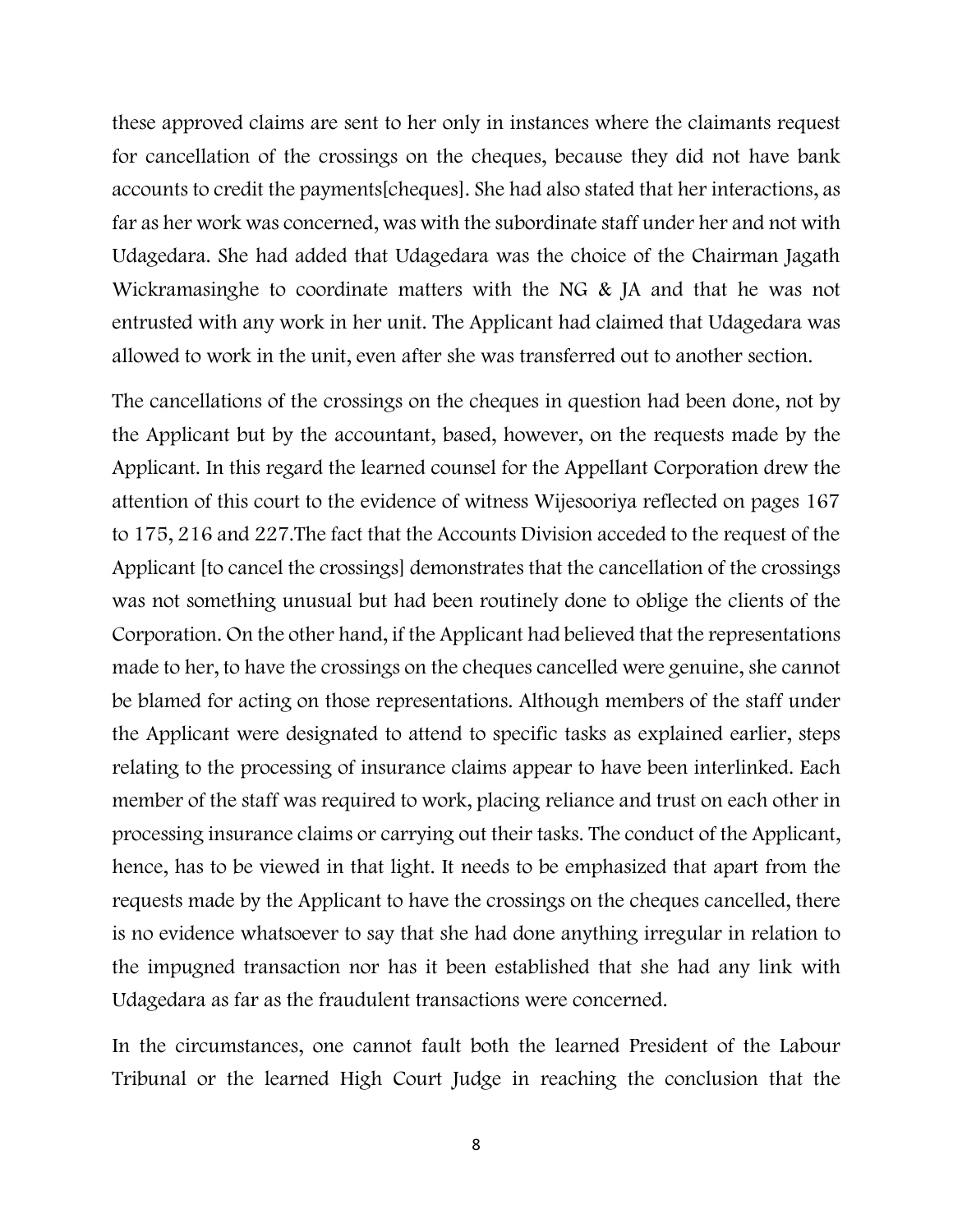Appellant Company had failed to prove the charges against the Applicant. As such I hold that neither the learned President of the Labour Tribunal nor the learned High Court Judge had erred either in law or in fact. Accordingly, I answer the questions of law (i) and (ii) referred to above, on which leave was granted, in the negative.

The learned counsel for the Appellant also argued that learned Judge of the High Court erred in law by his failure to apply the principles laid down in the case of Ceylon Oil Workers' Union v. Ceylon Petroleum Corporation (1978-79) 2 SLR 72 [The 3rd question of law on which leave was granted].

In the case referred to, it was held that; "Where the misconduct of the workman lay in the commission of a fraud on the employer, the misconduct is of so serious a nature, that it strikes at the very foundation of the contract of service and warrants summary dismissal. The workman had been placed in a position of trust and confidence by the employer in the expectation that he would discharge his duties honestly and conscientiously, but had shown by his conduct that, he can no longer command the confidence of his employer. The continuation in service of such an employee would prejudice the good name, reputation and interests of the employer."

No doubt the facts of this case clearly demonstrate that a fraud had been perpetrated on the Appellant Corporation. The above pronouncement of their Lordships would be applicable, as far as employee Udagedara was concerned. I am, however, of the view that it would not be applicable to the Applicant for the reason that the Appellant Corporation had failed to establish any misconduct on her part.

Wijayatilake J. in The Ceylon University Clerical and Technical Association v. The University of Ceylon, Peradeniya (1970) 72 NLR 84 held that where a Labour Tribunal was tasked with deciding whether the employee was guilty of a criminal act involving moral turpitude such as the misappropriation of funds the standard of proof adopted should be beyond reasonable doubt as in a criminal case. As there is no evidence as to the complicity of the Applicant in the fraud committed by Udagedara, it is only fair that the Applicant be given the benefit of that finding, for as observed by Wijayatilake J. "A dismissal of this nature would amount to a condemnation for life